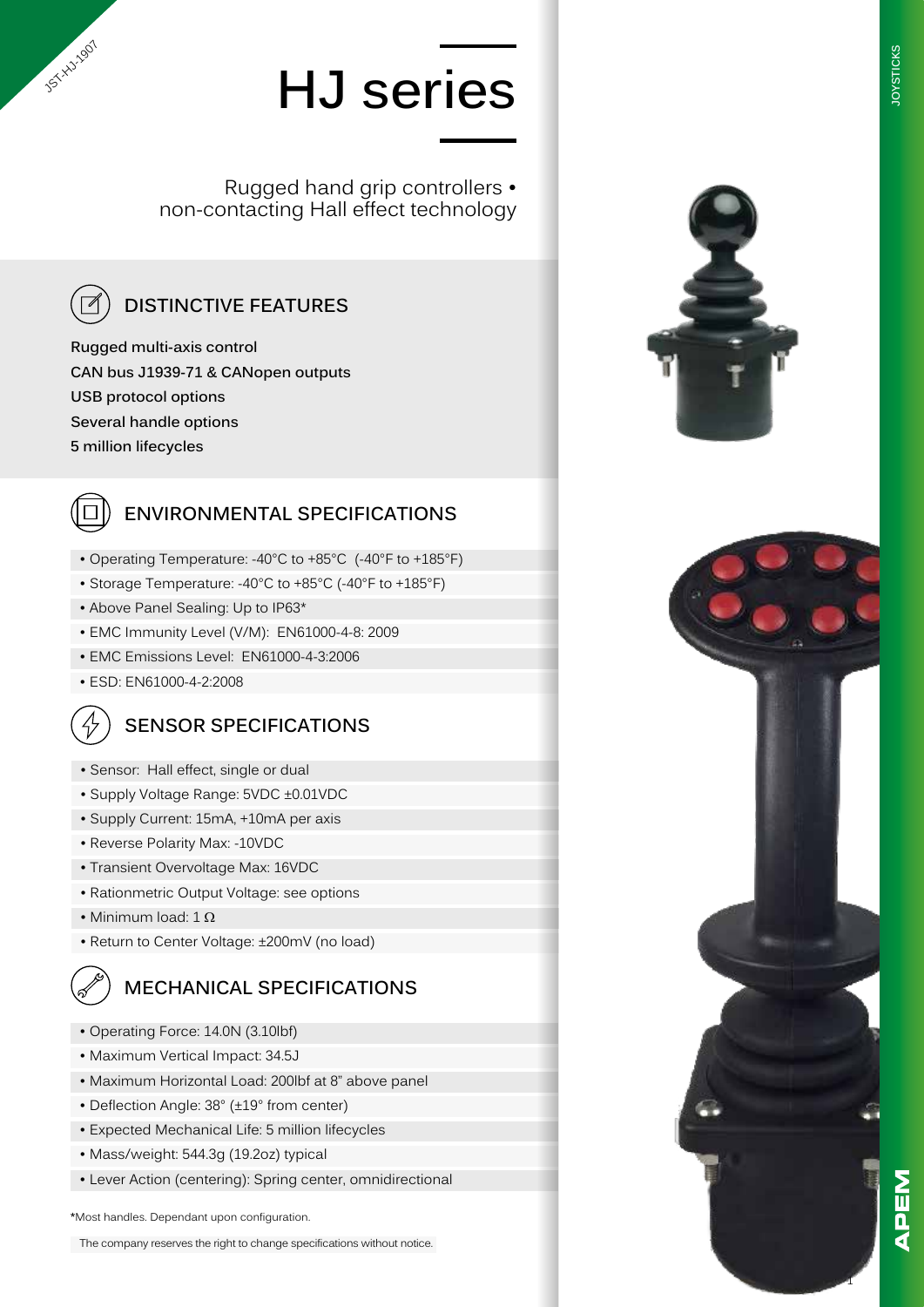Rugged hand grip controllers • non-contacting Hall effect technology

#### $\overline{\mathbb{\mathscr{V}}}$ **MATERIALS**

- Shaft: Stainless steel
- Boot: Silicone
- Handles: Glass filled nylon
- Body: Glass filled nylon



### **PANEL CUT-OUT**





5.0 $_{\rm N}$ 4.5 4.0 3.5 3.0 2.5 2.0 1.5 1.0 0.5 0

OUTPUT VOLTAGE (V)

### **VOLTAGE OUTPUT OPTIONS** ¹





MIN TRAVEL (º) MAX





#### OPTION E OPTION F OPTION G OPTION H 5.0 5.0 4.5 4.5  $\sum 4.0$  $\sum$  4.0 OUTPUT VOLTAGE (V) **OUTPUT VOLTAGE** 3.5 3.5 3.0 3.0 2.5 2.5 2.0 2.0 1.5 1.5 1.0 1.0 0.5 0.5 0 0 MIN TRAVEL (º) MAX MIN TRAVEL (º) MAX MIN TRAVEL (º) MAX

Output 1  $---$ Output 2

OUTPUT VOLTAGE (V)

**APEM** 

5.0 4.5 4.0 3.5 3.0 2.5 2.0 1.5 1.0 0.5 0

OUTPUT VOLTAGE (V)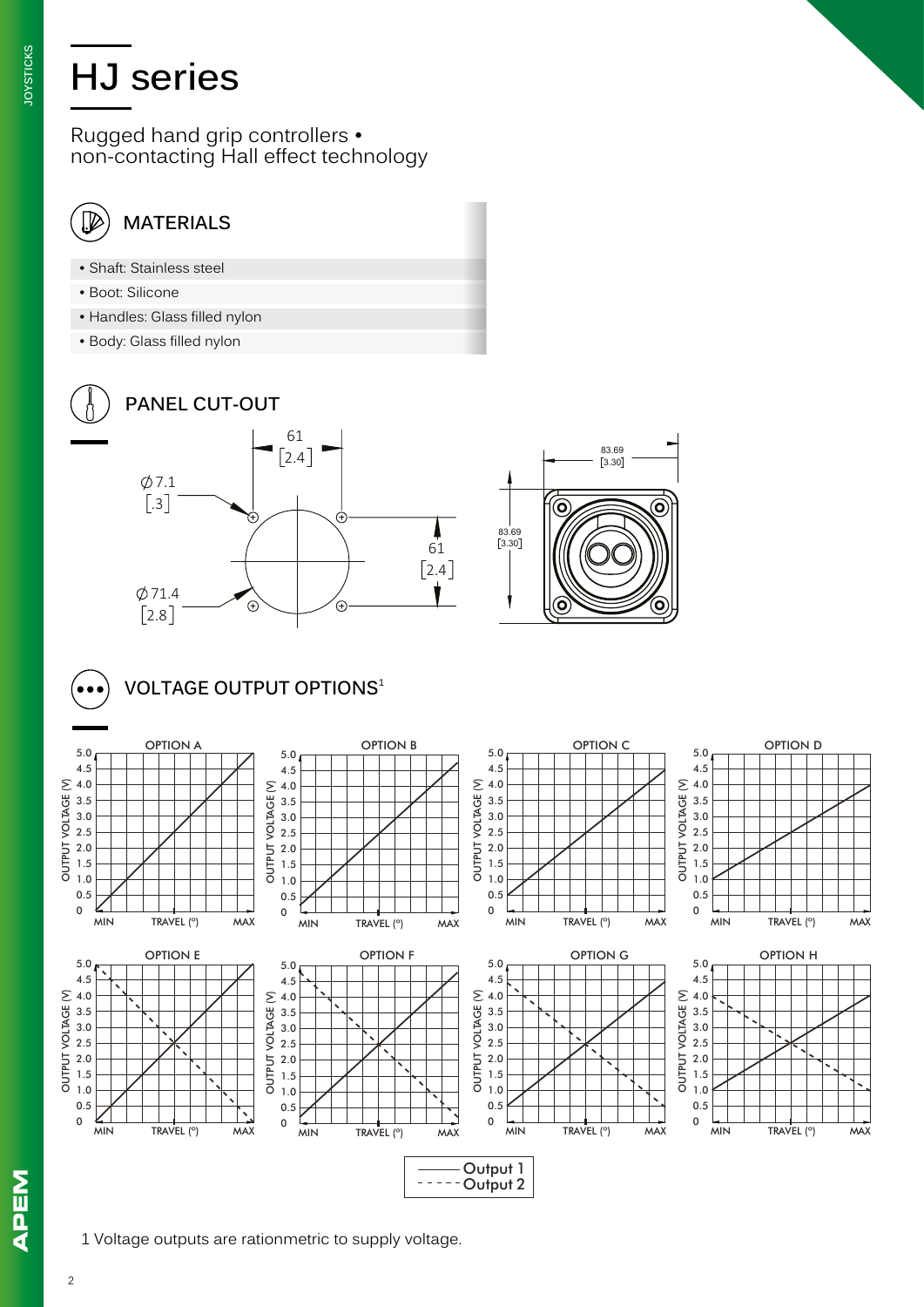### Rugged hand grip controllers • non-contacting Hall effect technology

#### **TERMINATION**

The HJ series is fitted with a 18" ±0.5" AWG22 wire cable harness. Further non-standard connectors and cable options are available upon request.

| <b>WIRE COLOR</b>    | <b>SIGNAL</b>                                                                                            |
|----------------------|----------------------------------------------------------------------------------------------------------|
| <b>RED</b>           | 5VDC for analog outputs within voltage range 0VDC to 5VDC<br>7VDC to 35VDC for voltage regulator options |
| <b>BLACK</b>         | Ground                                                                                                   |
| <b>BLUE</b>          | X axis data                                                                                              |
| YELLOW               | Y axis data                                                                                              |
| <b>GREEN</b>         | Z axis data                                                                                              |
| <b>BLUE / WHITE</b>  | Redundant X axis                                                                                         |
| YELLOW / BLACK       | Redundant Y axis                                                                                         |
| <b>GREEN / BLACK</b> | Redundant Z axis                                                                                         |
| ORANGE               | Button 1                                                                                                 |
| <b>VIOLET</b>        | Button 2                                                                                                 |
| <b>GREY</b>          | Button 3                                                                                                 |
| <b>BROWN</b>         | Button 4                                                                                                 |
| <b>PINK</b>          | Button 5                                                                                                 |
| <b>BLUE / WHITE</b>  | Button 6                                                                                                 |
| YELLOW / BLACK       | Button 7                                                                                                 |
| <b>GREEN / BLACK</b> | Button 8                                                                                                 |
| VIOLET / WHITE       | Button 9                                                                                                 |
| <b>WHITE</b>         | Common                                                                                                   |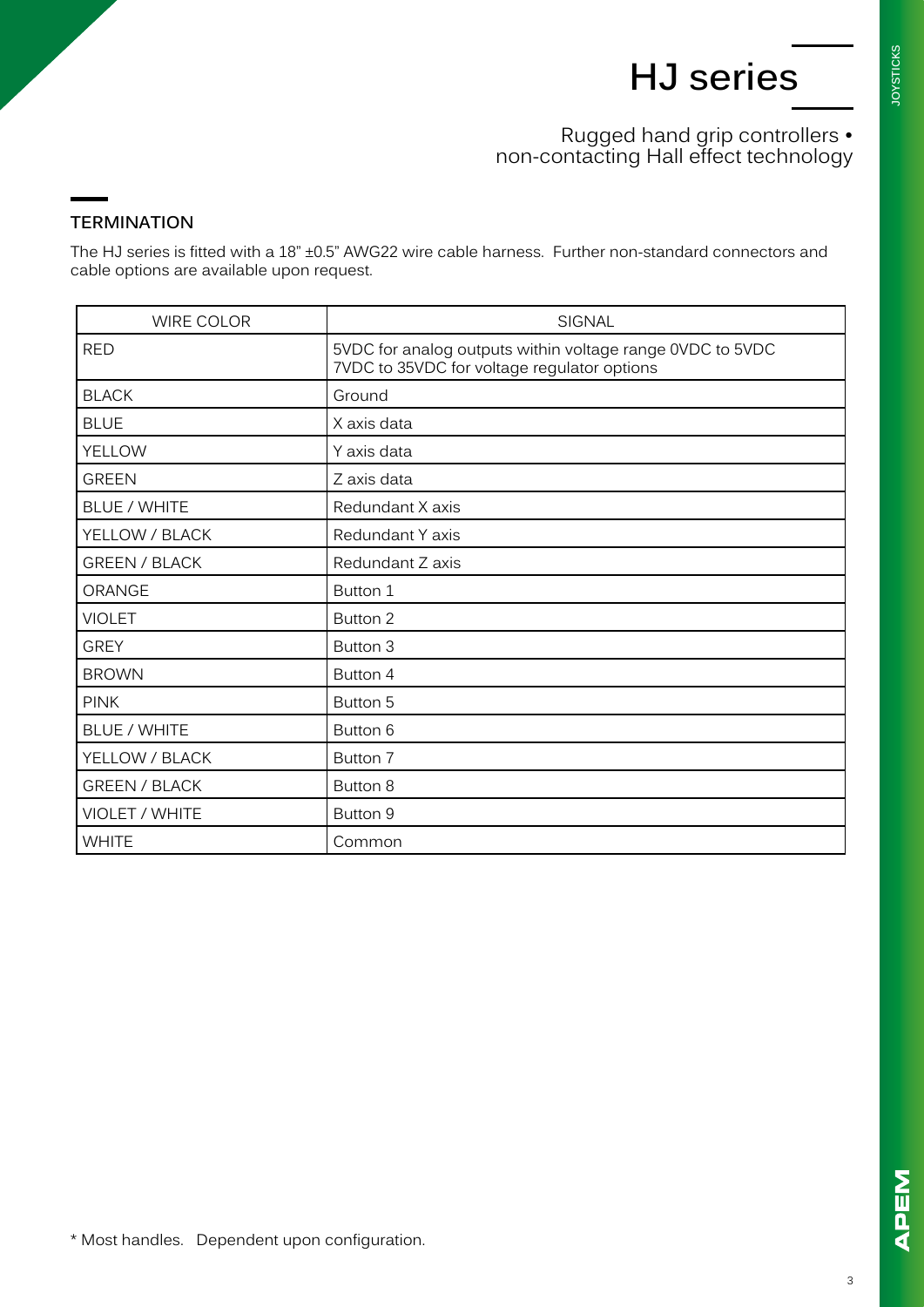#### Rugged hand grip controllers • non-contacting Hall effect technology

| $\left(\!\!\!\begin{array}{c}\propto\end{array}\!\!\!\right)$ CANBUS J1939 SPECIFICATION |
|------------------------------------------------------------------------------------------|
|                                                                                          |

- •Supply Voltage Range: 7 to 35VDC
- •Supply Current: 15mA, +10mA per axis

The HJ series joystick can be configured with a maximum of three axis and ten pushbuttons. All axis and button data are delivered on a CAN 2.0B compliant physical interface. Two additional signals allow configuration of the controller Source Address. Controller messages are delivered per the SAE J1939-71 message protocol.

CAN MESSAGE PROTOCOL

- Primary axis and button data on Basic Joystick Message 1 (BJM1):
- Priority: 3
- Base PGN: 0xFDD6
- Source address: 0x11<sup>1</sup>
- Data field: 8 bytes
- Redundant axis data on Extended Joystick Message 1 (EJMl):
- Priority: 3
- Base PGN: 0xFDD7
- Source address: 0x11<sup>1</sup>
- Data field: 8 bytes

• Note 1: Alternate source addresses can be configured by grounding the blue and/or orange wires.

- Source address:  $0x11$ : Orange = floating, Blue = floating (default)
- Source address: 0x21: Orange = floating, Blue = grounded
- Source address: 0x31: Orange = grounded, Blue = floating
- Source address: 0x41: Orange = grounded, Blue = grounded

**Custom CAN bus J1939 firmware available upon request:**

- Baud rate of 125 kbps, 500 kbps and 1Mbps (250kbps default)
- Custom CAN address
- Custom CAN bus output

#### CAN 2.0B INTERFACE PARAMETERS

- Baud rate: 250 kbps
- Transmission repetition rate: 50ms
- BJMl/EJMl interval time: 20ms
- Terminating resistor: No (available by special request to factory)

• Standard 22 AWG harness 18" with Deutsch DTM04-6P connector

• Deutsch DTM04-6P connector:

| Pin            | Color        | Function                |
|----------------|--------------|-------------------------|
| 1              | <b>White</b> | CANLO                   |
| $\overline{2}$ | Green        | CAN Hi                  |
| 3              | Blue         | <b>ID Selection LSB</b> |
| 4              | Orange       | <b>ID Selection MSB</b> |
| 5              | <b>Black</b> | Ground                  |
| 6              | Red          | $7 - 35VDC$             |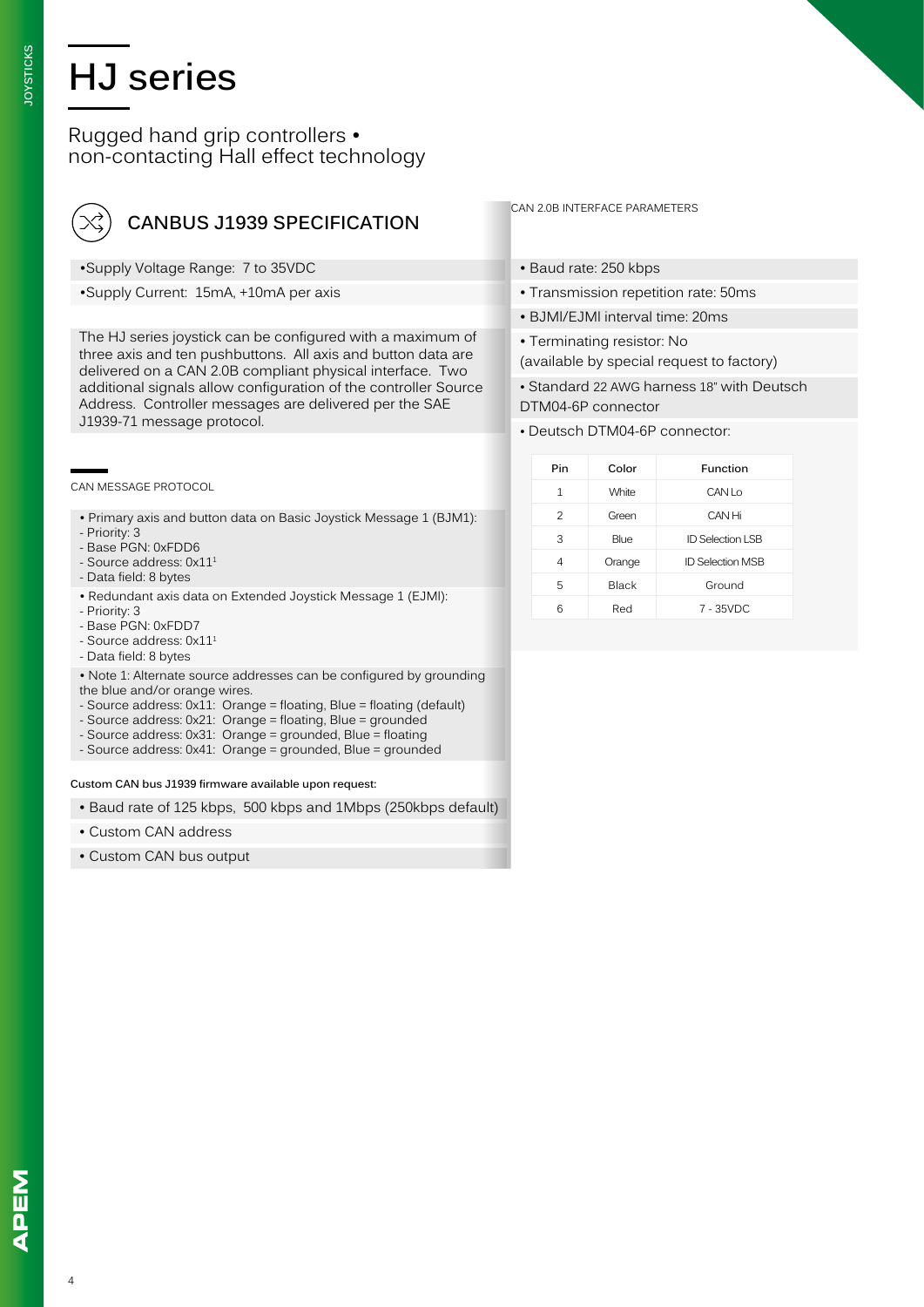### Rugged hand grip controllers • non-contacting Hall effect technology

BJM1 DATA FIELD STRUCTURE

| <b>START POSITION</b><br>(BYTE/BIT) | <b>LENGTH</b><br>(BITS) | <b>FUNCTION</b>                        |
|-------------------------------------|-------------------------|----------------------------------------|
| 1/1                                 | $\overline{2}$          | Primary X-axis neutral position status |
| 1/3                                 | $\overline{2}$          | Primary X-axis left position status    |
| 1/5                                 | $\overline{2}$          | Primary X-axis right position status   |
| 1/7 to 2/8                          | 10                      | Primary X-axis position data           |
| 3/1                                 | $\overline{2}$          | Primary Y-axis neutral position status |
| 3/3                                 | $\overline{2}$          | Primary Y-axis down position status    |
| 3/5                                 | $\overline{2}$          | Primary Y-axis up position status      |
| 3/7 to 4/8                          | 10                      | Primary Y-axis position data           |
| 6/1                                 | $\overline{2}$          | <b>Button 4 status</b>                 |
| 6/3                                 | $\overline{2}$          | <b>Button 3 status</b>                 |
| 6/5                                 | $\overline{2}$          | <b>Button 2 status</b>                 |
| 6/7                                 | $\overline{2}$          | <b>Button 1 status</b>                 |
| 7/1                                 | $\overline{2}$          | <b>Button 8 status</b>                 |
| 7/3                                 | $\overline{2}$          | <b>Button 7 status</b>                 |
| 7/5                                 | $\overline{2}$          | Button 6 status                        |
| 7/7                                 | $\overline{2}$          | <b>Button 5 status</b>                 |
| 8/5                                 | $\overline{2}$          | Button 10 status                       |
| 8/7                                 | $\overline{2}$          | <b>Button 9 status</b>                 |

EJM1 DATA FIELD STRUCTURE

| <b>FUNCTION</b>                                  | <b>LENGTH</b><br>(BITS) | <b>START POSITION (BYTE/</b><br>BIT) |
|--------------------------------------------------|-------------------------|--------------------------------------|
| Redundant X-axis neutral position status         | $\overline{2}$          | 1/1                                  |
| Redundant X-axis left position status            | $\overline{2}$          | 1/3                                  |
| Redundant X-axis right position status           | $\overline{2}$          | 1/5                                  |
| Redundant X-axis position data                   | 10                      | 1/7 to 2/8                           |
| Redundant Y-axis neutral position status         | $\overline{2}$          | 3/1                                  |
| Redundant Y-axis down position status            | $\overline{2}$          | 3/3                                  |
| Redundant Y-axis up position status              | $\overline{2}$          | 3/5                                  |
| Redundant Y-axis position data                   | 10                      | 3/7 to 4/8                           |
| Primary Z-axis neutral position status           | $\overline{2}$          | 5/1                                  |
| Primary Z-axis counter-clockwise position status | $\overline{2}$          | 5/3                                  |
| Primary Z-axis clockwise position status         | $\overline{2}$          | 5/5                                  |
| Primary Z-axis position data                     | 10                      | 5/7 TO 4/8                           |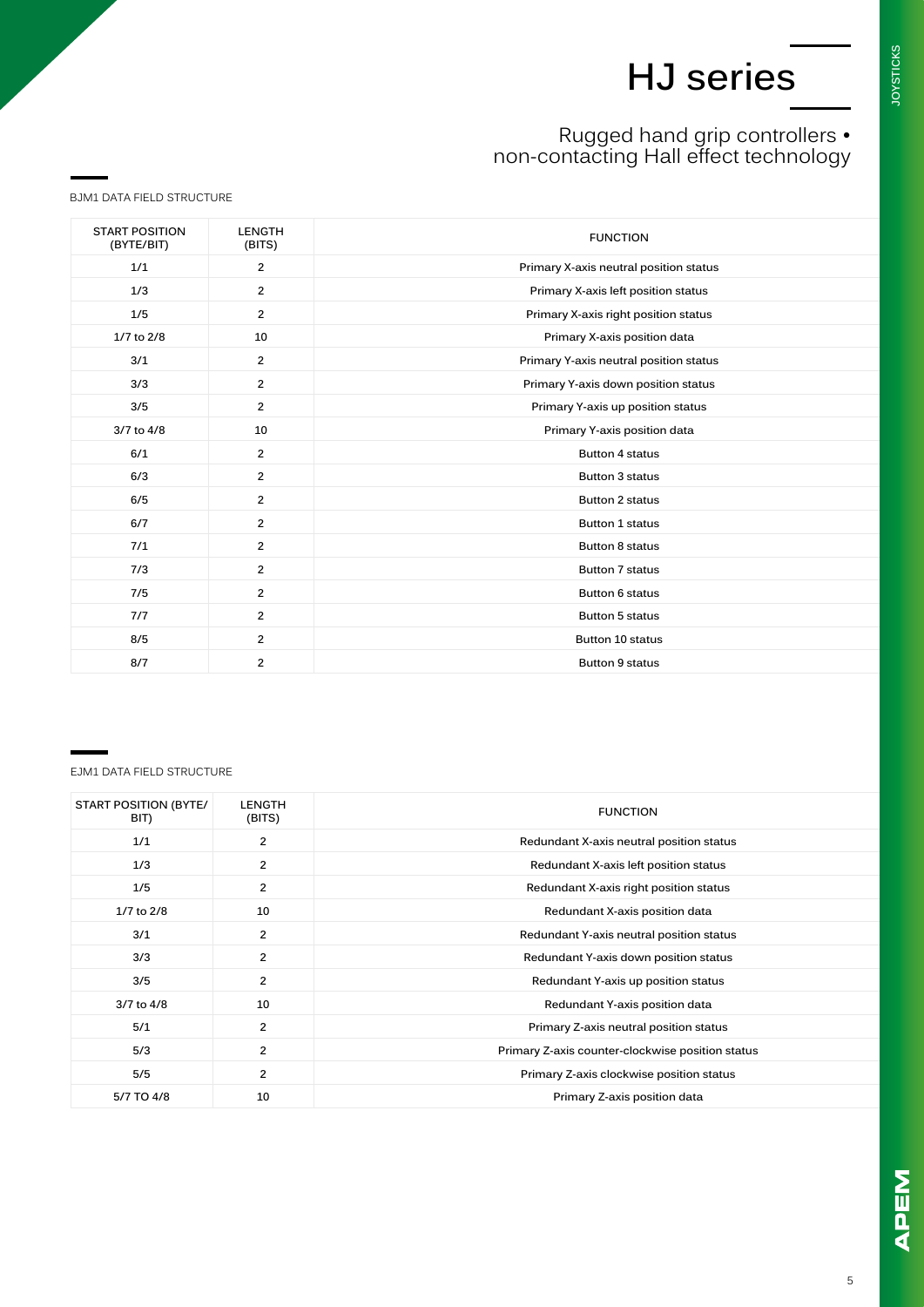Rugged hand grip controllers • non-contacting Hall effect technology



## **CANOPEN INTERFACE SPECIFICATION**

#### **CANOPEN INTERFACE PARAMETERS**

- Baud rate: 250 kbits/s
- Node ID: 20h
- Buttons: 2A0h (180h + Node ID)
- Analog (axis) outputs: 1A0h (280h + Node ID)
- Heartbeat (500ms): 720h (700h + Node ID)
- Axis resolution: 8-bit
- Network Management: Auto start enabled
- Standard 22 AWG harness 18" with Deutsch DTM04-6P connector
- Deutsch DTM04-6P connector:

#### **DEUTSCH DTM04-6P**

| <b>PIN</b>     | <b>WIRE COLOR</b> | <b>SIGNAL</b>                |
|----------------|-------------------|------------------------------|
| 1              | Red               | Supply Power (7VDC to 35VDC) |
| $\overline{c}$ | <b>Black</b>      | Ground                       |
| 3              | Green             | CAN high data                |
| 4              | White             | CAN low data                 |
| 5              | Blue              | Node ID Selection (LSB)      |
| 6              | Orange            | Node ID Selection (MSB)      |

#### **BUTTON OUTPUT CONFIGURATION**

Button status is transmitted in the 8-byte data field of frames with an identifier of 1A0 (default).

| Identifier | B v t e 0       | Byte 1            | Byte 2 | Byte 3 | Byte 4 | Byte 5 | Byte 6 | Byte 7 |
|------------|-----------------|-------------------|--------|--------|--------|--------|--------|--------|
| 2A0        | Buttons $(7:0)$ | (15:8)<br>Buttons |        |        |        |        |        |        |

#### **ANALOG OUTPUT CONFIGURATION**

8-bit analog data is transmitted in the 8-byte data field of frames with an identifier of 2A0 (default).

| Identifier | B v t e 0 | Byte 1                     | Byte 2        | $B$ <i>yte</i> $3$ | $B$ <i>vte</i> $4$ | Byte 5   | Byte 6 | B v t e |
|------------|-----------|----------------------------|---------------|--------------------|--------------------|----------|--------|---------|
| 1A0        | IN0(7:0)  | IN1(7:0)<br>$\overline{1}$ | IN2(7:0)<br>А | IN3(7:0)           | IN4(7:0)<br>A      | IN5(7:0) |        |         |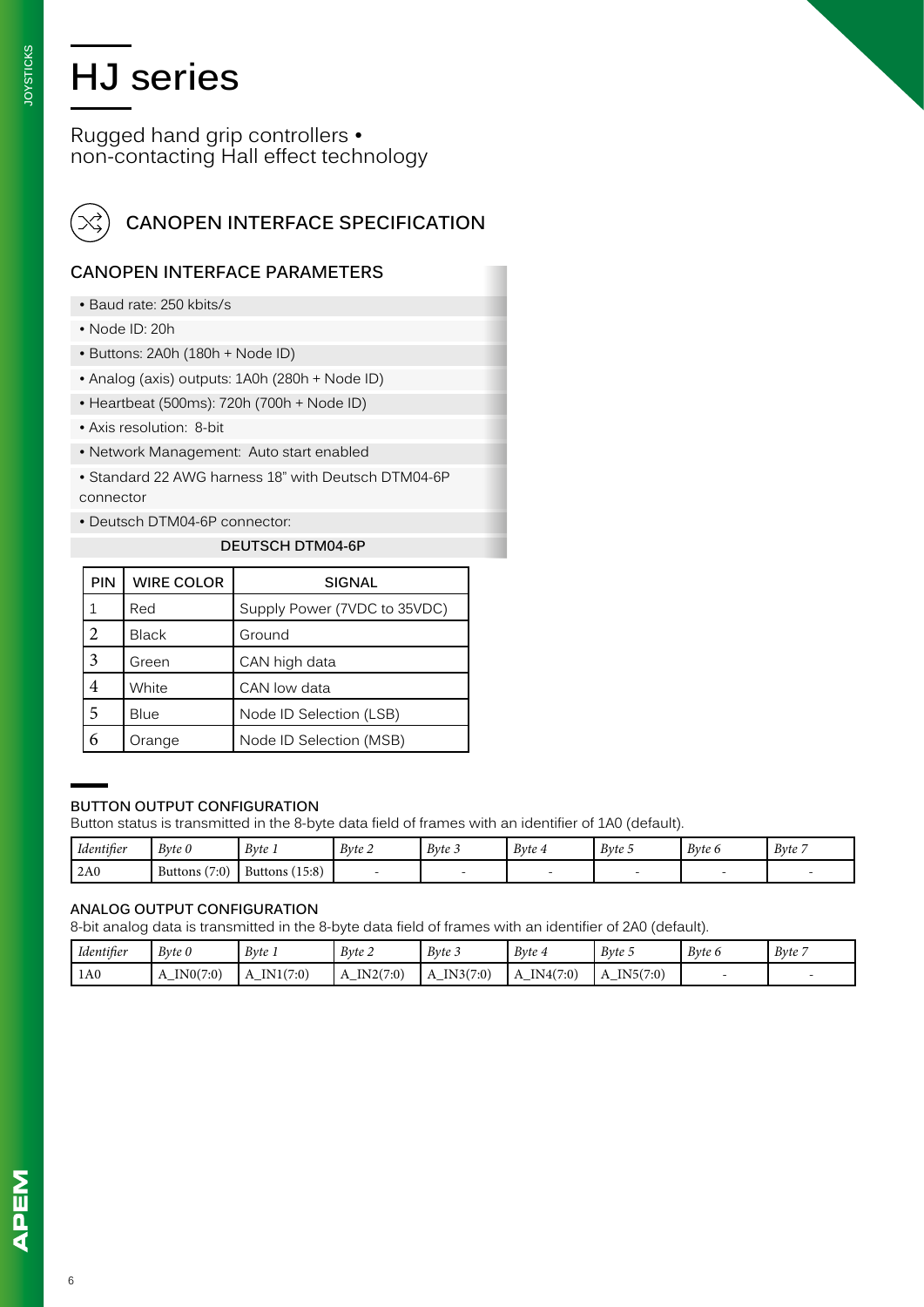**JOYSTICKS JOYSTICKS**

Rugged hand grip controllers • non-contacting Hall effect technology

## **CANOPEN INTERFACE SPECIFICATION**

#### **Selectable Node ID**

The Node ID is selectable based on blue and orange wire connection to the ground.

| #              | <b>Blue Wire</b> | Orange Wire   | Node ID |
|----------------|------------------|---------------|---------|
|                | <b>OPEN</b>      | <b>OPEN</b>   | 20h     |
| 2              | <b>GROUND</b>    | <b>OPEN</b>   | 21h     |
| 3              | <b>OPEN</b>      | <b>GROUND</b> | 22h     |
| $\overline{A}$ | <b>GROUND</b>    | <b>GROUND</b> | 23h     |

#### **Custom CANopen Firmware - Available upon request**

- Baud rate of 125 kbps, 500 kbps and 1Mbps (250kbps default)
- Custom Node IDs (default 20 hexadecimal)
- 10-bit axis resolution
- 12-bit axis resolution
- Signed bit resolution
- Custom CANopen outputs

### **CANOPEN LSS INTERFACE SPECIFICATION**

The CANopen LSS interface option follows the CiA305 and CiA401 standards for CAN in automation. The node ID, baud rate and additional configurations can be set and stored in the EEPROM by Service Data Object. The default settings are as follows:

| Settings              | <b>Default Configuration</b> |
|-----------------------|------------------------------|
| Baud rate             | 250 kbits/s                  |
| Node ID               | 20h                          |
| Analog (axis) outputs | 2A0h (280h + Node ID)        |
| <b>Buttons</b>        | 1A0h (180h + Node ID)        |
| Heartbeat (500ms)     | 720h (700h + Node ID)        |
| Axis Resolution       | Unsigned 10-bit              |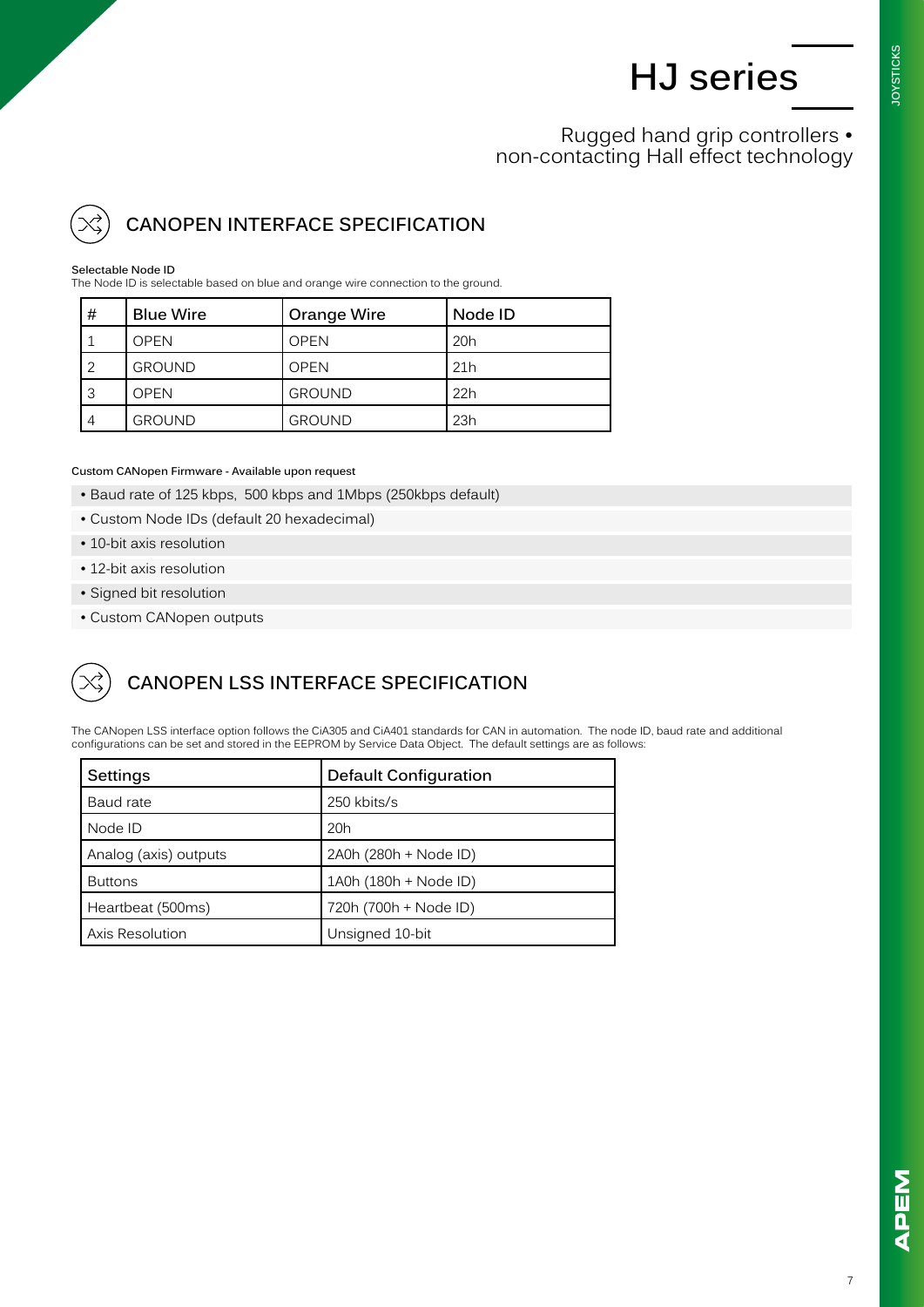Rugged hand grip controllers • non-contacting Hall effect technology

## **VOLTAGE REGULATOR SPECIFICATION**

The Voltage Regulator allows APEM's Hall effect joysticks to operate with a range of supply voltages.

#### **Voltage regulator, unipolar**

- Supply Voltage Range: 8-35VDC
- Output Voltage Range: 0-5VDC
- Maximum Current: 90mA

**Voltage regulator, bipolar** 

- Supply Voltage Range: 11-35VDC
- Output Voltage Range: ±10VDC
- Maximum Current: 90mA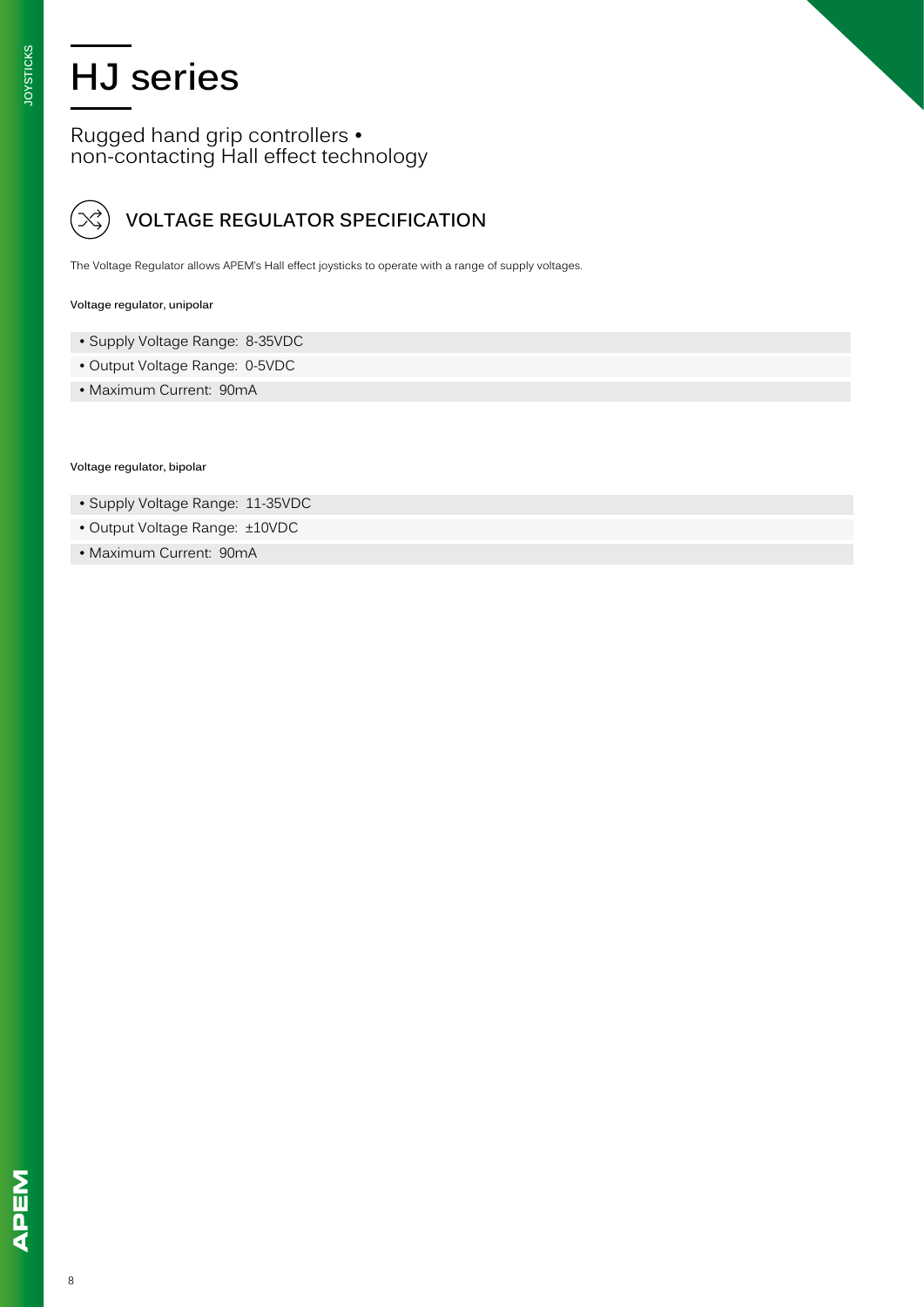**OYSTICKS JOYSTICKS**

### Rugged hand grip controllers • non-contacting Hall effect technology

## **USB SPECIFICATION**

- Supply Voltage Range: 5.00VDC
- Maximum current: 70mA
- USB version: 2.0

#### **USB GAME CONTROLLER**

Featuring USB 2.0 HID compliant interface, APEM's USB joysticks are recognized as standard HID "game controller" devices. Adhering to the HID specification, APEM's USB joysticks are plug-and-play with most versions of Windows. Joystick button and axis assignments are dependent upon the controlled application.

#### **Features**

- USB 2.0 HID compliant "game controller" device
- Easy to install and operate
- Functions determined by controlled application
- 10-bit (0 to 1023) axis resolution

#### **Supplied Cable**

• USB Male Type A Connector (6.5ft long)

#### **USB CURSOR EMULATION**

The Cursor Emulation option converts multi-axis joystick output into a mouse or cursor control device. The Cursor Emulation option is ideal for vehicle applications subjected to dirt and high vibration which makes operating a traditional cursor control device difficult. The Cursor Emulation option is widely used in shipboard and military applications.

#### **Features**

• HID compliant "mouse" device

#### **Button Function**

- B1: Left Mouse Click
- B2: Right Mouse Click
- B3: Scroll Button
- B4: Programmable Button (in controlled applications)

#### **Supplied Cable**

• USB Male Type A Connector (6.5ft long)

#### **SUPPORTED OPERATING SYSTEMS**: **Windows Operating System**

- Windows 7
- Windows 8.1
- Windows 10

#### **Linux Operating System**

APEM's USB joysticks are functional with Linux OS, although system compatibility is not guaranteed. The user is responsible for verifying specific Linux OS compatibility.

#### **Custom Firmware**

Custom configuration and firmware is available upon request. Available options include:

- 
- 8-bit axis resolution 12-bit axis resolution
- Signed bit axis resolution Custom USB product name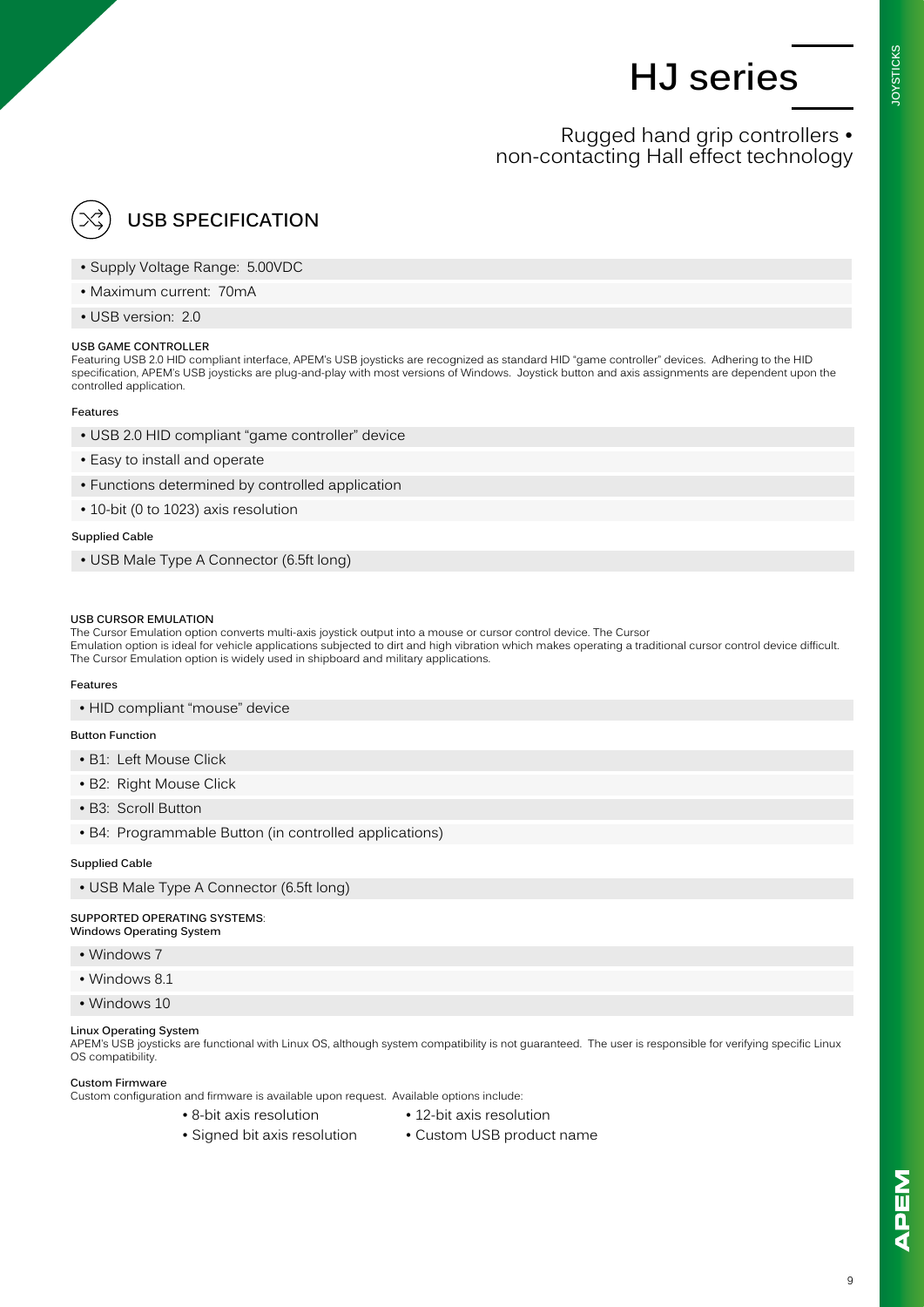Rugged hand grip controllers • non-contacting Hall effect technology



### **BUILD YOUR PART NUMBER**



- 
- Mini Joystick: see TS series
- Toggle switch : see MT series
- Pushbuttons : see IM series

**DIMENSIONS**





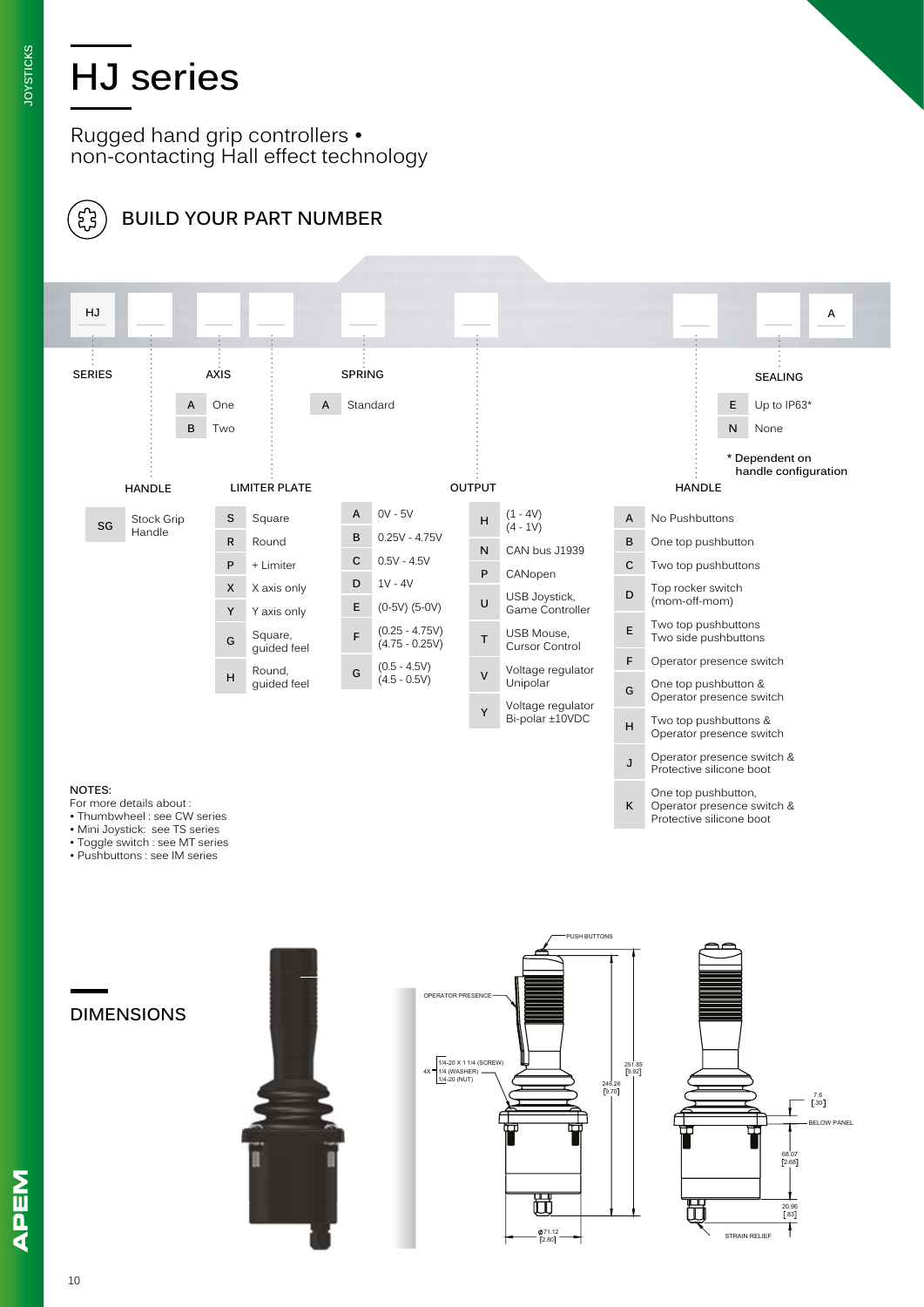### Rugged hand grip controllers • non-contacting Hall effect technology



## **HANDLE OPTIONS - STOCK GRIP (SG)**







**Handle J Handle K**









**Handle E Handle F Handle G Handle H**







**PUSHBUTTON SPECIFICATIONS**.

- Electrical ratings: @28VDC or 115VAC, 60/400Hz
	- Resistive: 5A Inductive: 3A DWV: 1050Vrms
- Electrical life: 25,000 cycles
- Mechanical life: 1,000,000 cycles
- Operating temperature: -40°C to +85°C (-40°F to 185°F)
- Operating force: 1.7lbd. ±0.5lb.
- Materials:
	- Case: Thermoplastic Actuator: Thermoplastic Terminals: Brass with gold over silver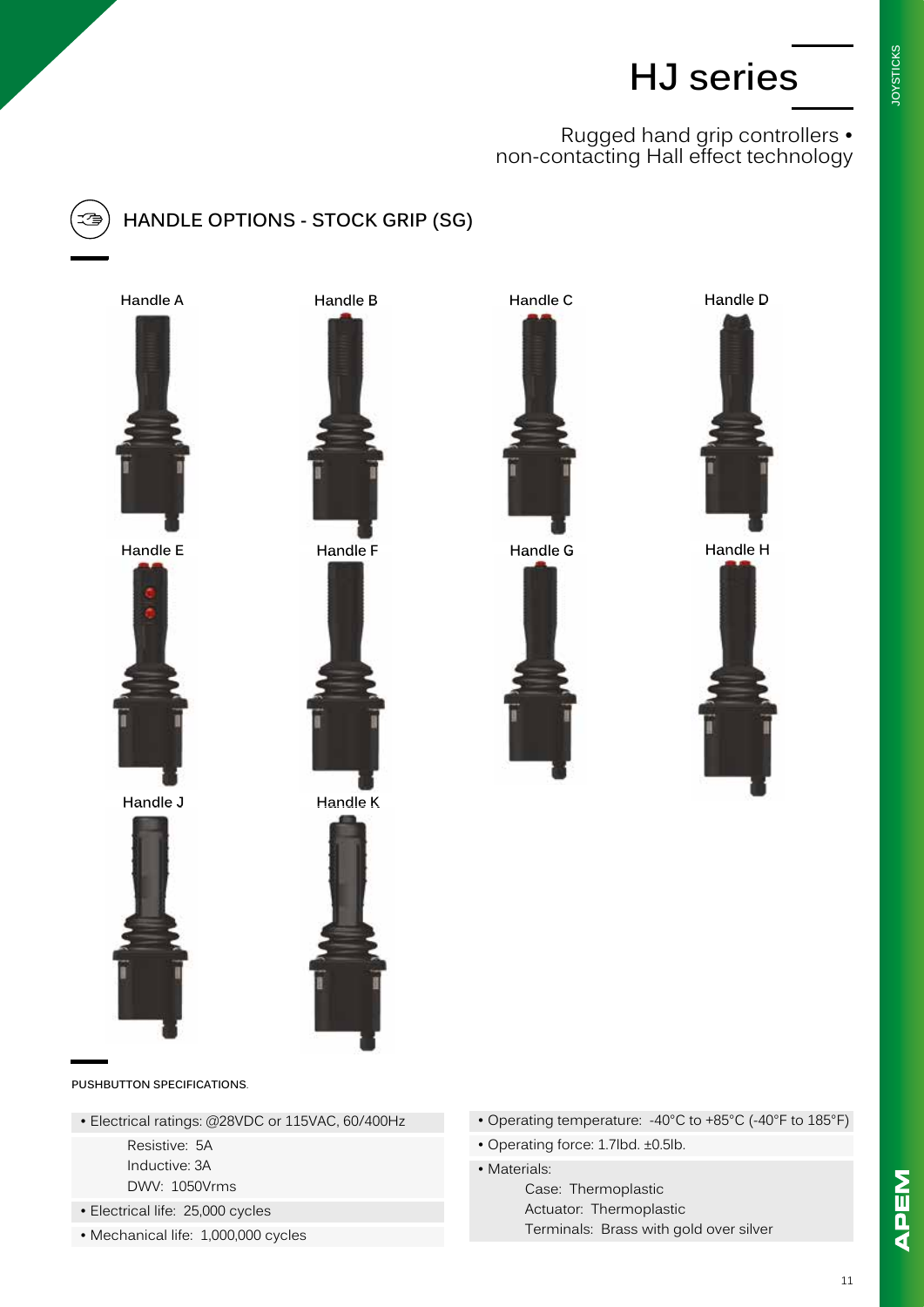Rugged hand grip controllers • non-contacting Hall effect technology



## **BUILD YOUR PART NUMBER**



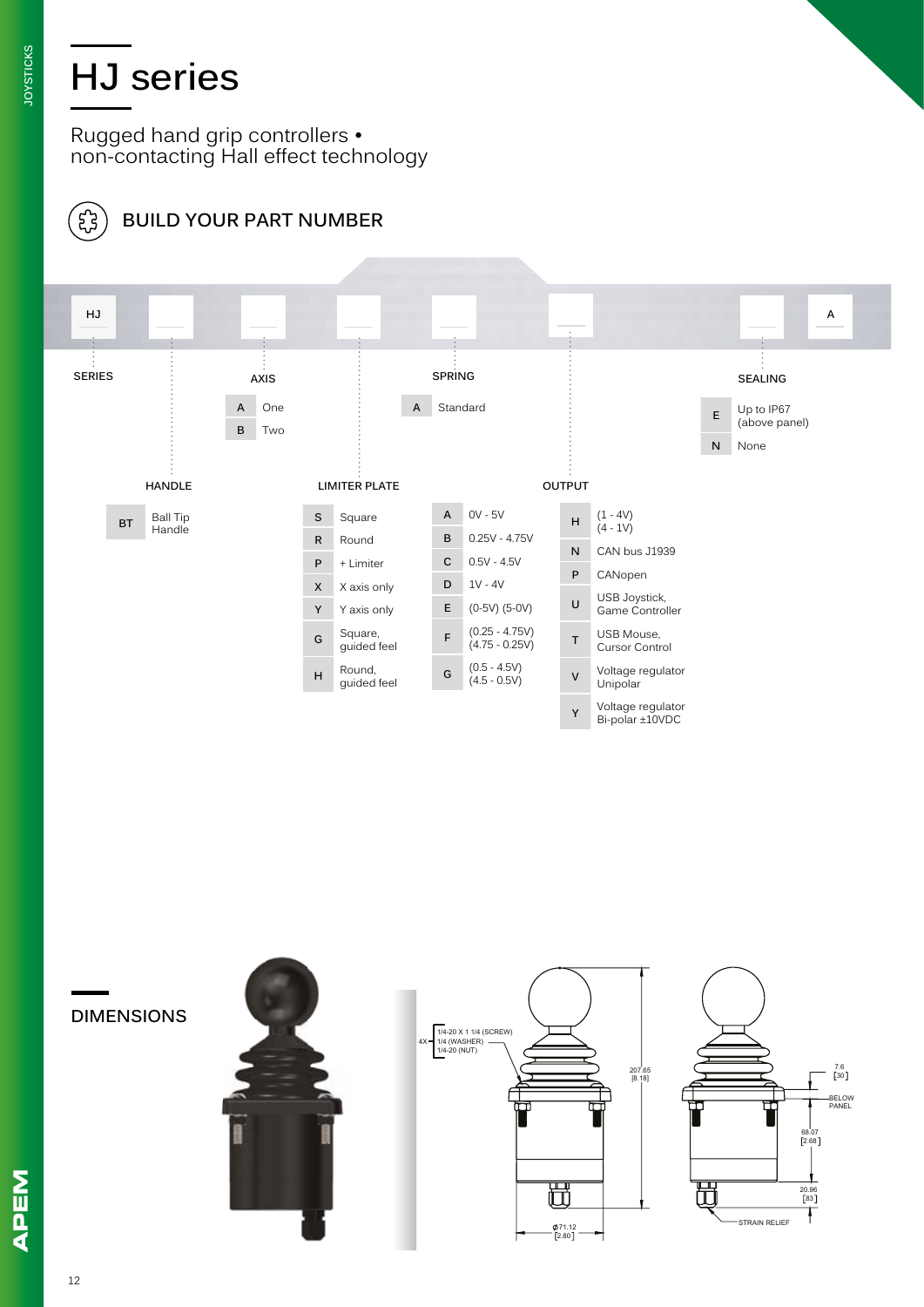**JOYSTICKS JOYSTICKS**

### Rugged hand grip controllers • non-contacting Hall effect technology



71.12 2.80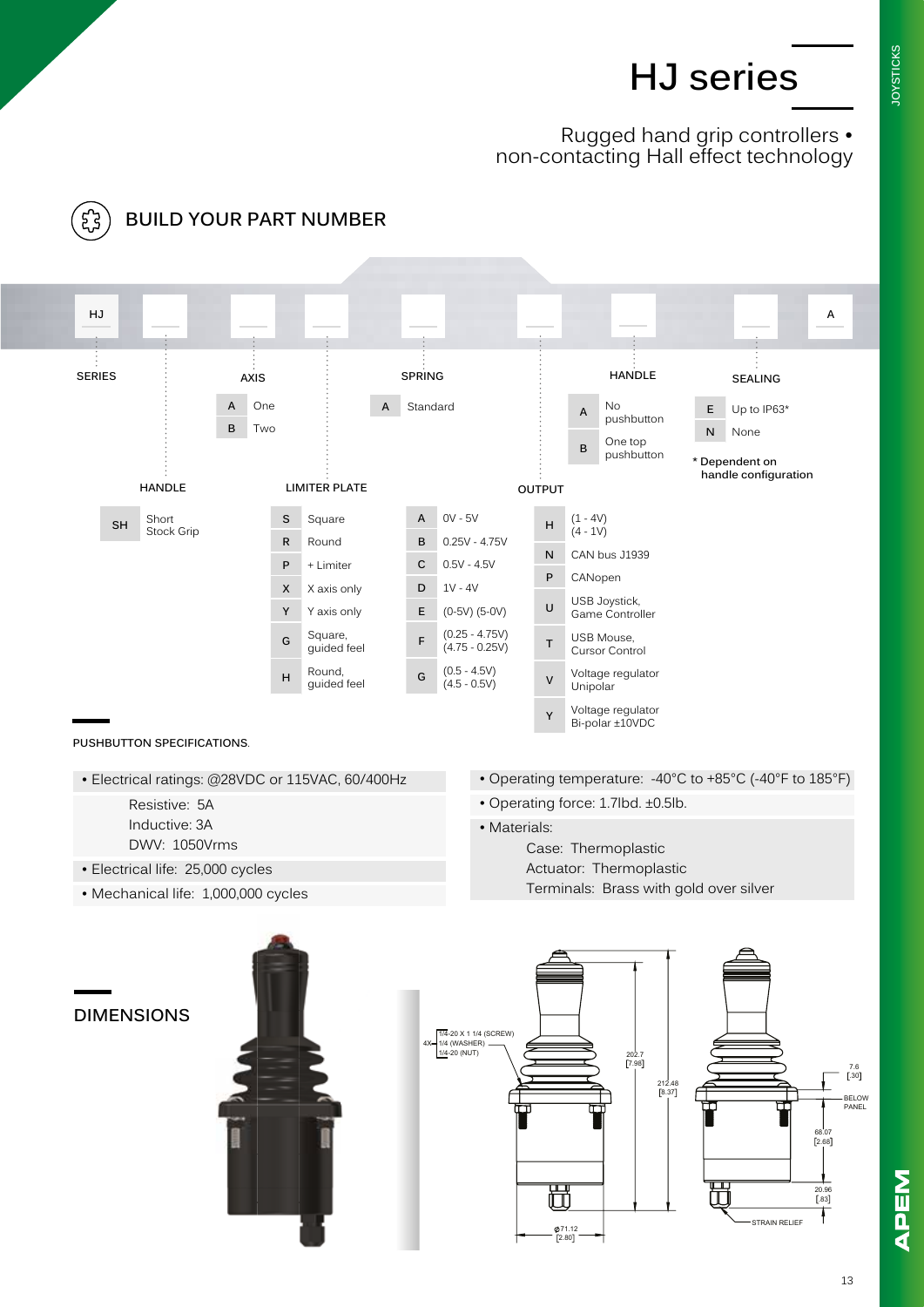Rugged hand grip controllers • non-contacting Hall effect technology

**BUILD YOUR PART NUMBER**



NBEN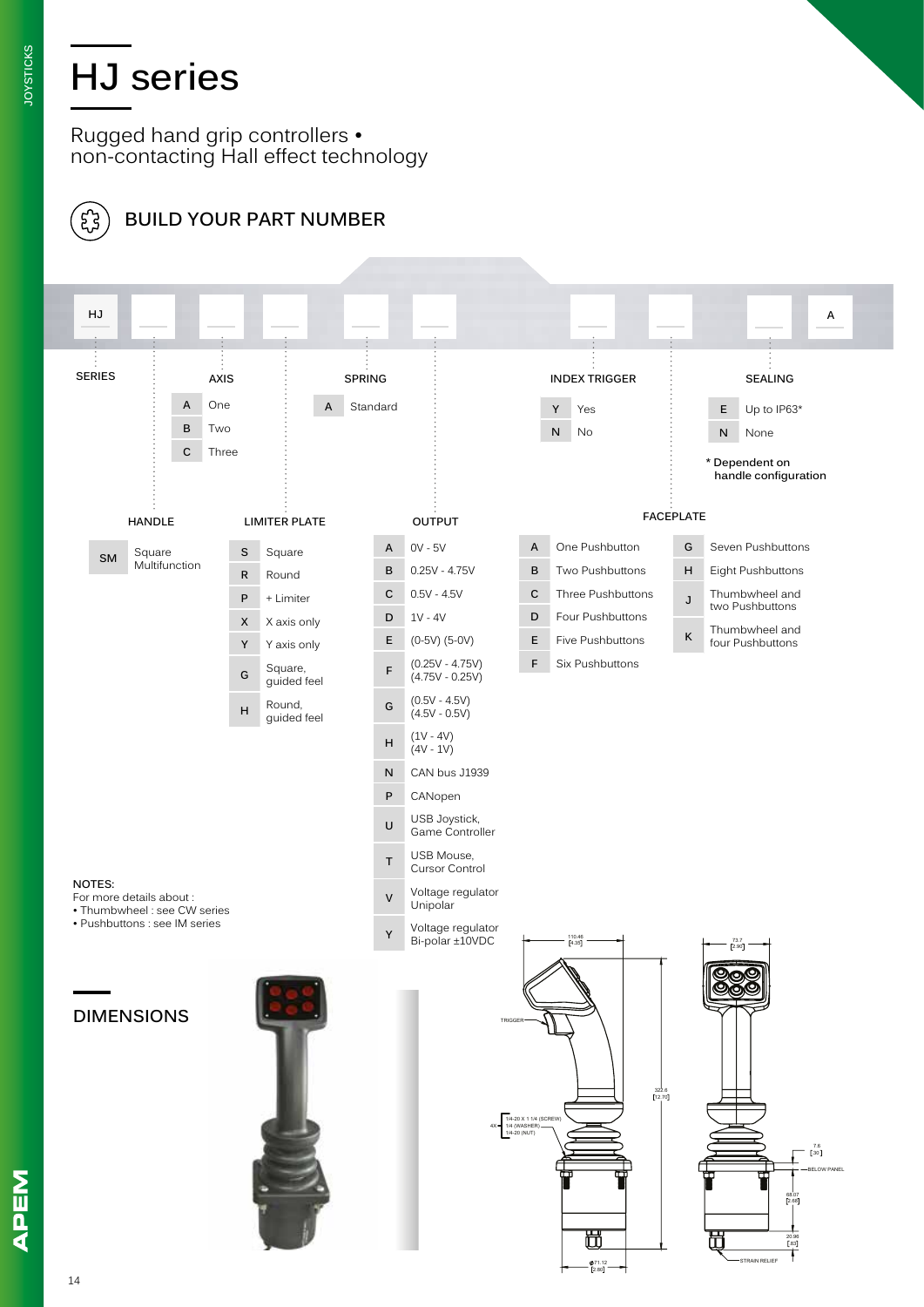Rugged hand grip controllers • non-contacting Hall effect technology



#### **HANDLE OPTIONS - SQUARE MULTIFUNCTION HANDLE (SM) FACEPLATES**







**FACEPLATE E FACEPLATE F FACEPLATE G FACEPLATE H**





**FACEPLATE J FACEPLATE K**



**CW SERIES THUMBWHEEL**

- Single axis proportional output
- Spring return
- P/N CWB1BK1AXX\*A0
- \* Voltage output = HJ series joystick output



#### **IM SERIES PUSHBUTTON**

- Momentary & snap-action
- Sealed
- P/N IMR7Z462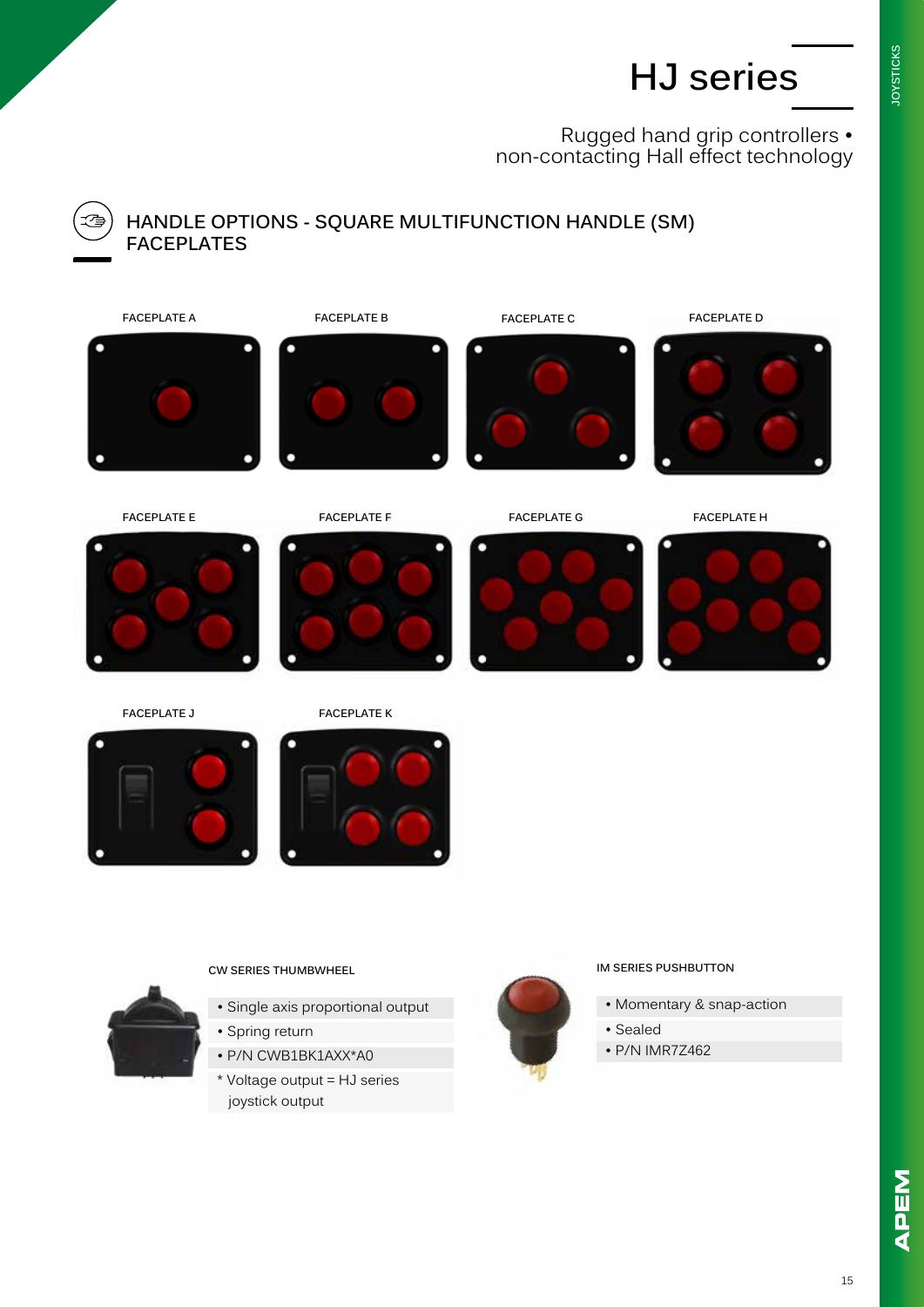Rugged hand grip controllers • non-contacting Hall effect technology



## **BUILD YOUR PART NUMBER**



- Toggle switch : see MT series
- Pushbuttons : see IM series

**DIMENSIONS**